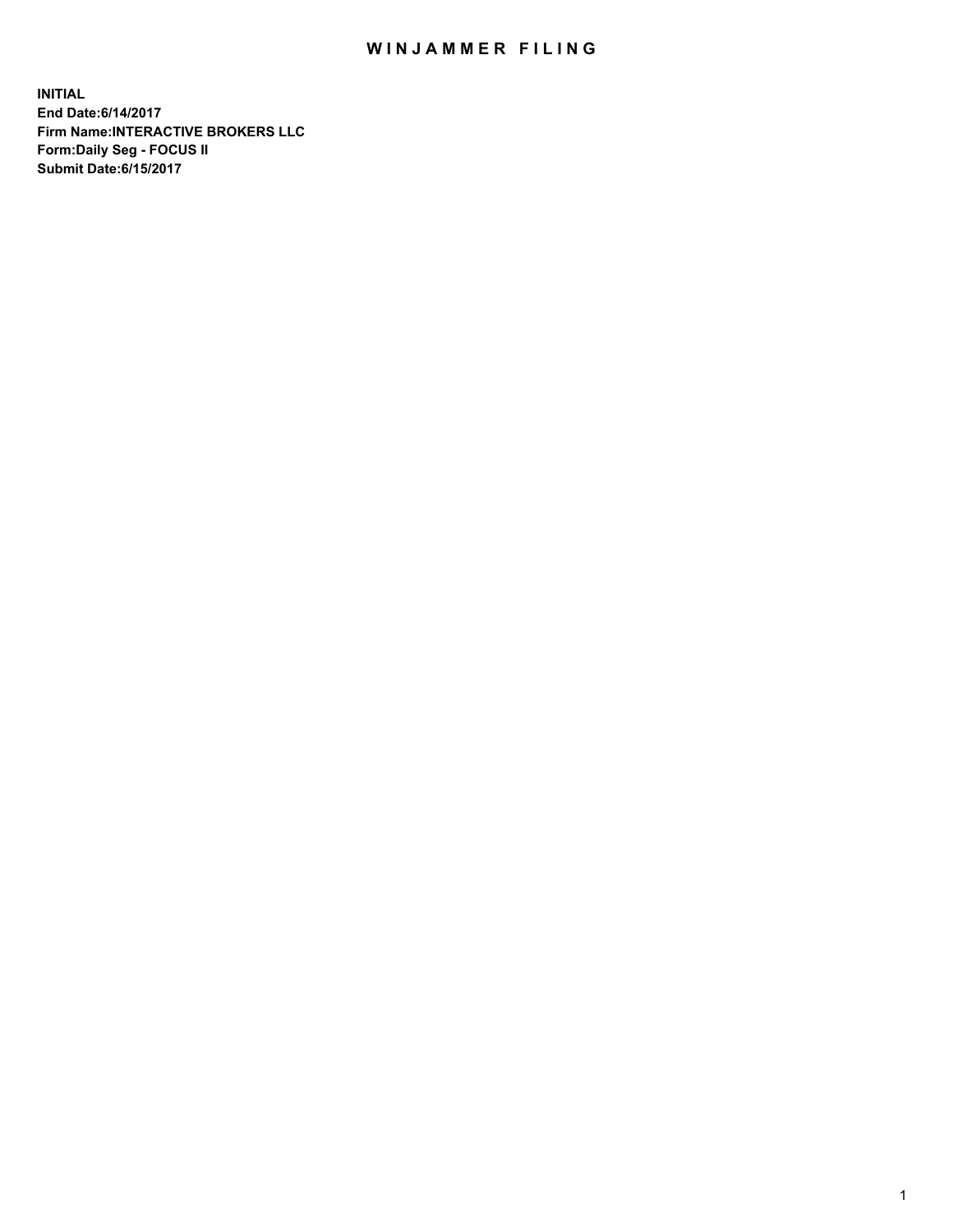## **INITIAL End Date:6/14/2017 Firm Name:INTERACTIVE BROKERS LLC Form:Daily Seg - FOCUS II Submit Date:6/15/2017 Daily Segregation - Cover Page**

| Name of Company<br><b>Contact Name</b><br><b>Contact Phone Number</b><br><b>Contact Email Address</b>                                                                                                                                                                                                                          | <b>INTERACTIVE BROKERS LLC</b><br>James Menicucci<br>203-618-8085<br>jmenicucci@interactivebrokers.c<br>om |
|--------------------------------------------------------------------------------------------------------------------------------------------------------------------------------------------------------------------------------------------------------------------------------------------------------------------------------|------------------------------------------------------------------------------------------------------------|
| FCM's Customer Segregated Funds Residual Interest Target (choose one):<br>a. Minimum dollar amount: ; or<br>b. Minimum percentage of customer segregated funds required:%; or<br>c. Dollar amount range between: and; or<br>d. Percentage range of customer segregated funds required between:% and%.                          | $\overline{\mathbf{0}}$<br>0<br>155,000,000 245,000,000<br>0 <sub>0</sub>                                  |
| FCM's Customer Secured Amount Funds Residual Interest Target (choose one):<br>a. Minimum dollar amount: ; or<br>b. Minimum percentage of customer secured funds required:%; or<br>c. Dollar amount range between: and; or<br>d. Percentage range of customer secured funds required between:% and%.                            | $\overline{\mathbf{0}}$<br>$\overline{\mathbf{0}}$<br>80,000,000 120,000,000<br>00                         |
| FCM's Cleared Swaps Customer Collateral Residual Interest Target (choose one):<br>a. Minimum dollar amount: ; or<br>b. Minimum percentage of cleared swaps customer collateral required:% ; or<br>c. Dollar amount range between: and; or<br>d. Percentage range of cleared swaps customer collateral required between:% and%. | $\overline{\mathbf{0}}$<br>$\overline{\mathbf{0}}$<br>0 <sub>0</sub><br><u>00</u>                          |

Attach supporting documents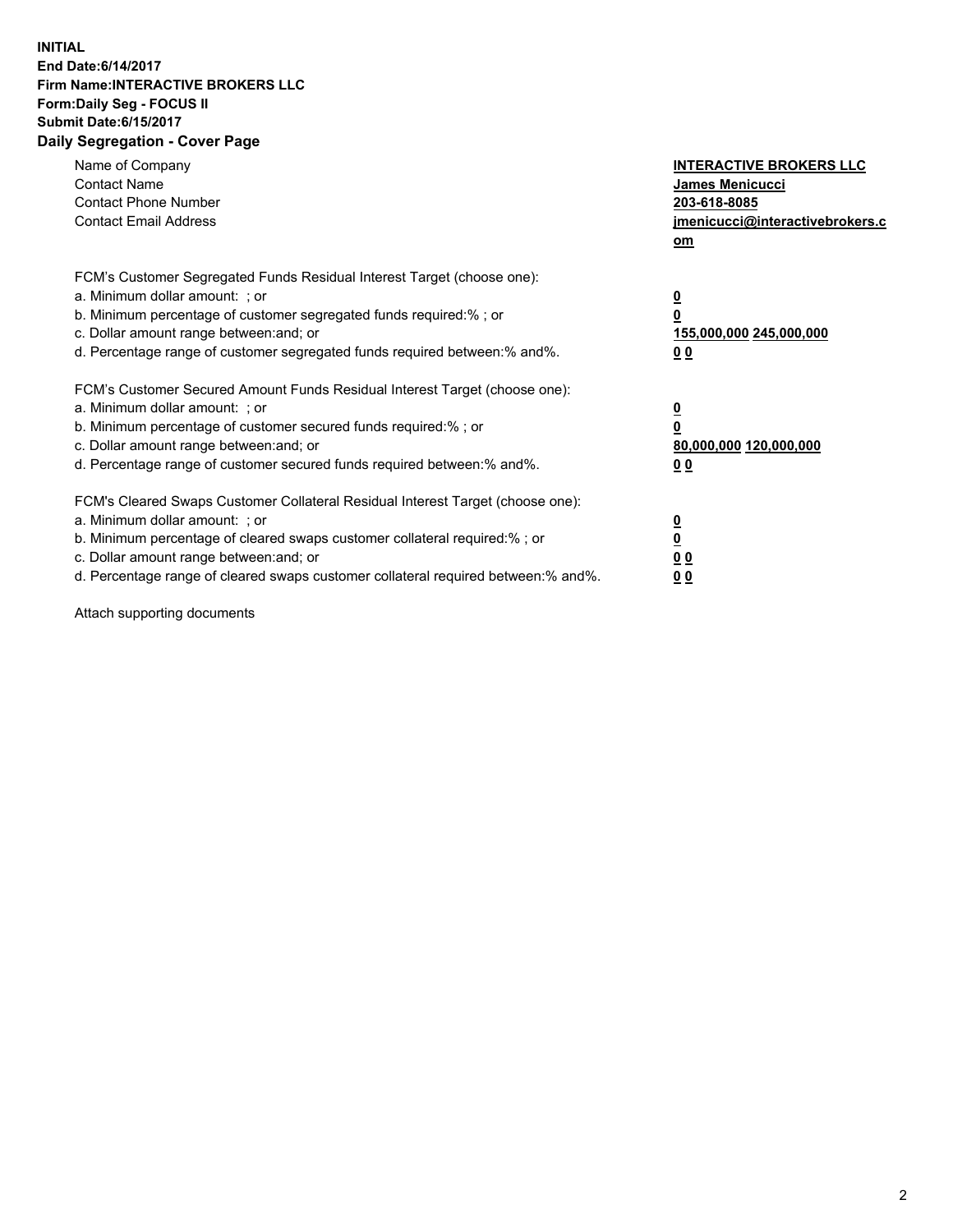## **INITIAL End Date:6/14/2017 Firm Name:INTERACTIVE BROKERS LLC Form:Daily Seg - FOCUS II Submit Date:6/15/2017**

|     | <b>Daily Segregation - Secured Amounts</b>                                                  |                                  |
|-----|---------------------------------------------------------------------------------------------|----------------------------------|
|     | Foreign Futures and Foreign Options Secured Amounts                                         |                                  |
|     | Amount required to be set aside pursuant to law, rule or regulation of a foreign            | $0$ [7305]                       |
|     | government or a rule of a self-regulatory organization authorized thereunder                |                                  |
| 1.  | Net ledger balance - Foreign Futures and Foreign Option Trading - All Customers             |                                  |
|     | A. Cash                                                                                     | 357,396,334 [7315]               |
|     | B. Securities (at market)                                                                   | $0$ [7317]                       |
| 2.  | Net unrealized profit (loss) in open futures contracts traded on a foreign board of trade   | <mark>-7,977,775</mark> [7325]   |
| 3.  | Exchange traded options                                                                     |                                  |
|     | a. Market value of open option contracts purchased on a foreign board of trade              | 84,444 [7335]                    |
|     | b. Market value of open contracts granted (sold) on a foreign board of trade                | -19,185 <sup>[7337]</sup>        |
| 4.  | Net equity (deficit) (add lines 1.2. and 3.)                                                | 349,483,818 [7345]               |
| 5.  | Account liquidating to a deficit and account with a debit balances - gross amount           | 25,110 [7351]                    |
|     | Less: amount offset by customer owned securities                                            | 0 [7352] 25,110 [7354]           |
| 6.  | Amount required to be set aside as the secured amount - Net Liquidating Equity              | 349,508,928 [7355]               |
|     | Method (add lines 4 and 5)                                                                  |                                  |
| 7.  | Greater of amount required to be set aside pursuant to foreign jurisdiction (above) or line | 349,508,928 [7360]               |
|     | 6.                                                                                          |                                  |
|     | FUNDS DEPOSITED IN SEPARATE REGULATION 30.7 ACCOUNTS                                        |                                  |
| 1.  | Cash in banks                                                                               |                                  |
|     | A. Banks located in the United States                                                       | 49,457,787 [7500]                |
|     | B. Other banks qualified under Regulation 30.7                                              | 0 [7520] 49,457,787 [7530]       |
| 2.  | Securities                                                                                  |                                  |
|     | A. In safekeeping with banks located in the United States                                   | 343,638,545 [7540]               |
|     | B. In safekeeping with other banks qualified under Regulation 30.7                          | 0 [7560] 343,638,545 [7570]      |
| 3.  | Equities with registered futures commission merchants                                       |                                  |
|     | A. Cash                                                                                     | $0$ [7580]                       |
|     | <b>B.</b> Securities                                                                        | <u>0</u> [7590]                  |
|     | C. Unrealized gain (loss) on open futures contracts                                         | 0 [7600]                         |
|     | D. Value of long option contracts                                                           | $0$ [7610]                       |
|     | E. Value of short option contracts                                                          | 0 [7615] 0 [7620]                |
| 4.  | Amounts held by clearing organizations of foreign boards of trade                           |                                  |
|     | A. Cash                                                                                     | $0$ [7640]                       |
|     | <b>B.</b> Securities                                                                        | $0$ [7650]                       |
|     | C. Amount due to (from) clearing organization - daily variation                             | 0 [7660]                         |
|     | D. Value of long option contracts                                                           | $0$ [7670]                       |
|     | E. Value of short option contracts                                                          | 0 [7675] 0 [7680]                |
| 5.  | Amounts held by members of foreign boards of trade                                          |                                  |
|     | A. Cash                                                                                     | 81,459,477 [7700]                |
|     | <b>B.</b> Securities                                                                        | $0$ [7710]                       |
|     | C. Unrealized gain (loss) on open futures contracts                                         | <u>-608,841</u> [7720]           |
|     | D. Value of long option contracts                                                           | 84,444 [7730]                    |
|     | E. Value of short option contracts                                                          | -19,185 [7735] 80,915,895 [7740] |
| 6.  | Amounts with other depositories designated by a foreign board of trade                      | $0$ [7760]                       |
| 7.  | Segregated funds on hand                                                                    | $0$ [7765]                       |
| 8.  | Total funds in separate section 30.7 accounts                                               | 474,012,227 [7770]               |
| 9.  | Excess (deficiency) Set Aside for Secured Amount (subtract line 7 Secured Statement         | 124,503,299 [7380]               |
|     | Page 1 from Line 8)                                                                         |                                  |
| 10. | Management Target Amount for Excess funds in separate section 30.7 accounts                 | 80,000,000 [7780]                |
| 11. | Excess (deficiency) funds in separate 30.7 accounts over (under) Management Target          | 44,503,299 [7785]                |
|     |                                                                                             |                                  |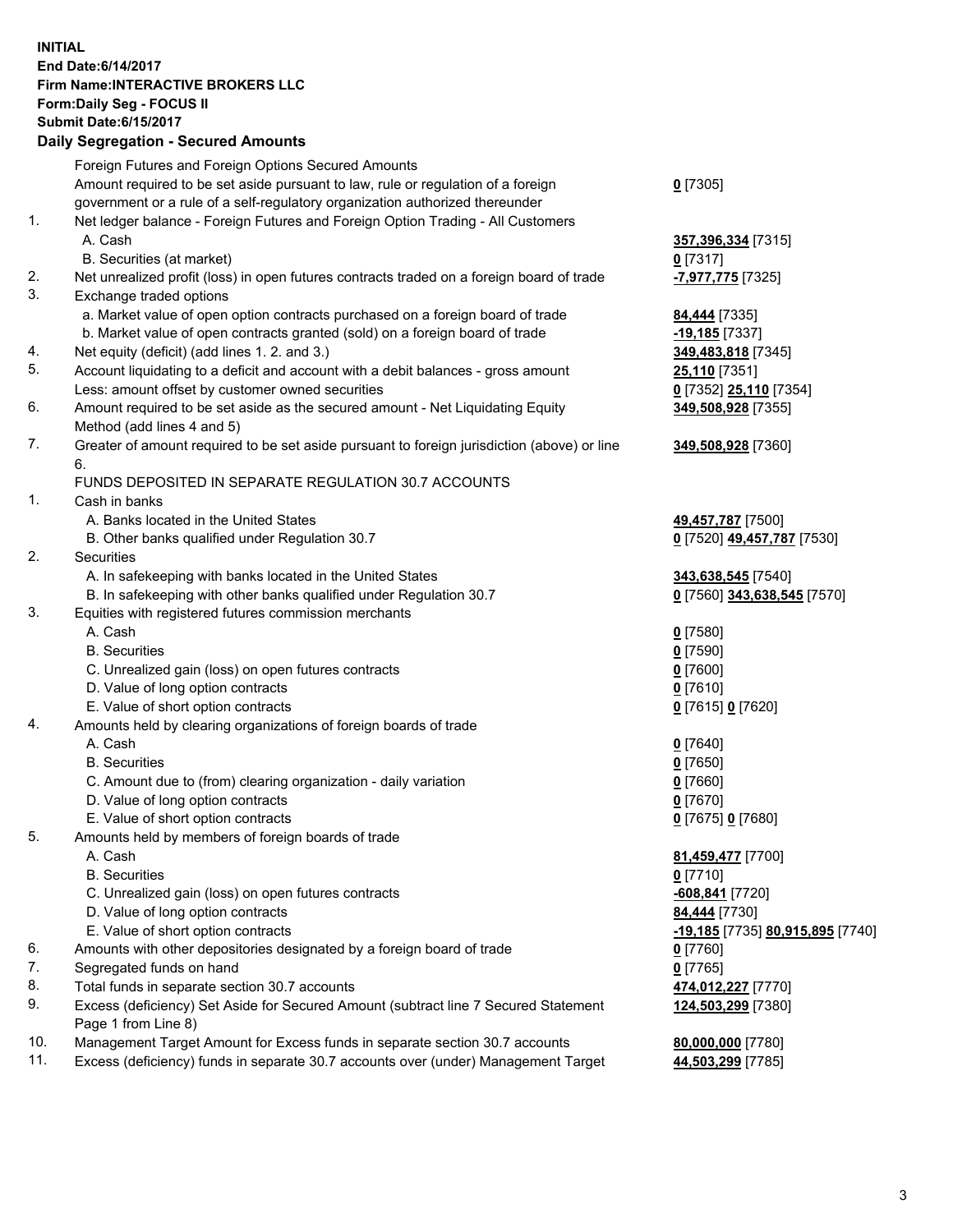**INITIAL End Date:6/14/2017 Firm Name:INTERACTIVE BROKERS LLC Form:Daily Seg - FOCUS II Submit Date:6/15/2017 Daily Segregation - Segregation Statement** SEGREGATION REQUIREMENTS(Section 4d(2) of the CEAct) 1. Net ledger balance A. Cash **3,935,882,499** [7010] B. Securities (at market) **0** [7020] 2. Net unrealized profit (loss) in open futures contracts traded on a contract market **-57,033,606** [7030] 3. Exchange traded options A. Add market value of open option contracts purchased on a contract market **305,090,323** [7032] B. Deduct market value of open option contracts granted (sold) on a contract market **-386,930,853** [7033] 4. Net equity (deficit) (add lines 1, 2 and 3) **3,797,008,363** [7040] 5. Accounts liquidating to a deficit and accounts with debit balances - gross amount **230,045** [7045] Less: amount offset by customer securities **0** [7047] **230,045** [7050] 6. Amount required to be segregated (add lines 4 and 5) **3,797,238,408** [7060] FUNDS IN SEGREGATED ACCOUNTS 7. Deposited in segregated funds bank accounts A. Cash **393,812,111** [7070] B. Securities representing investments of customers' funds (at market) **2,419,594,185** [7080] C. Securities held for particular customers or option customers in lieu of cash (at market) **0** [7090] 8. Margins on deposit with derivatives clearing organizations of contract markets A. Cash **25,297,490** [7100] B. Securities representing investments of customers' funds (at market) **1,238,360,171** [7110] C. Securities held for particular customers or option customers in lieu of cash (at market) **0** [7120] 9. Net settlement from (to) derivatives clearing organizations of contract markets **3,374,127** [7130] 10. Exchange traded options A. Value of open long option contracts **305,081,747** [7132] B. Value of open short option contracts **-386,923,325** [7133] 11. Net equities with other FCMs A. Net liquidating equity **0** [7140] B. Securities representing investments of customers' funds (at market) **0** [7160] C. Securities held for particular customers or option customers in lieu of cash (at market) **0** [7170] 12. Segregated funds on hand **0** [7150] 13. Total amount in segregation (add lines 7 through 12) **3,998,596,506** [7180] 14. Excess (deficiency) funds in segregation (subtract line 6 from line 13) **201,358,098** [7190] 15. Management Target Amount for Excess funds in segregation **155,000,000** [7194] **46,358,098** [7198]

16. Excess (deficiency) funds in segregation over (under) Management Target Amount Excess